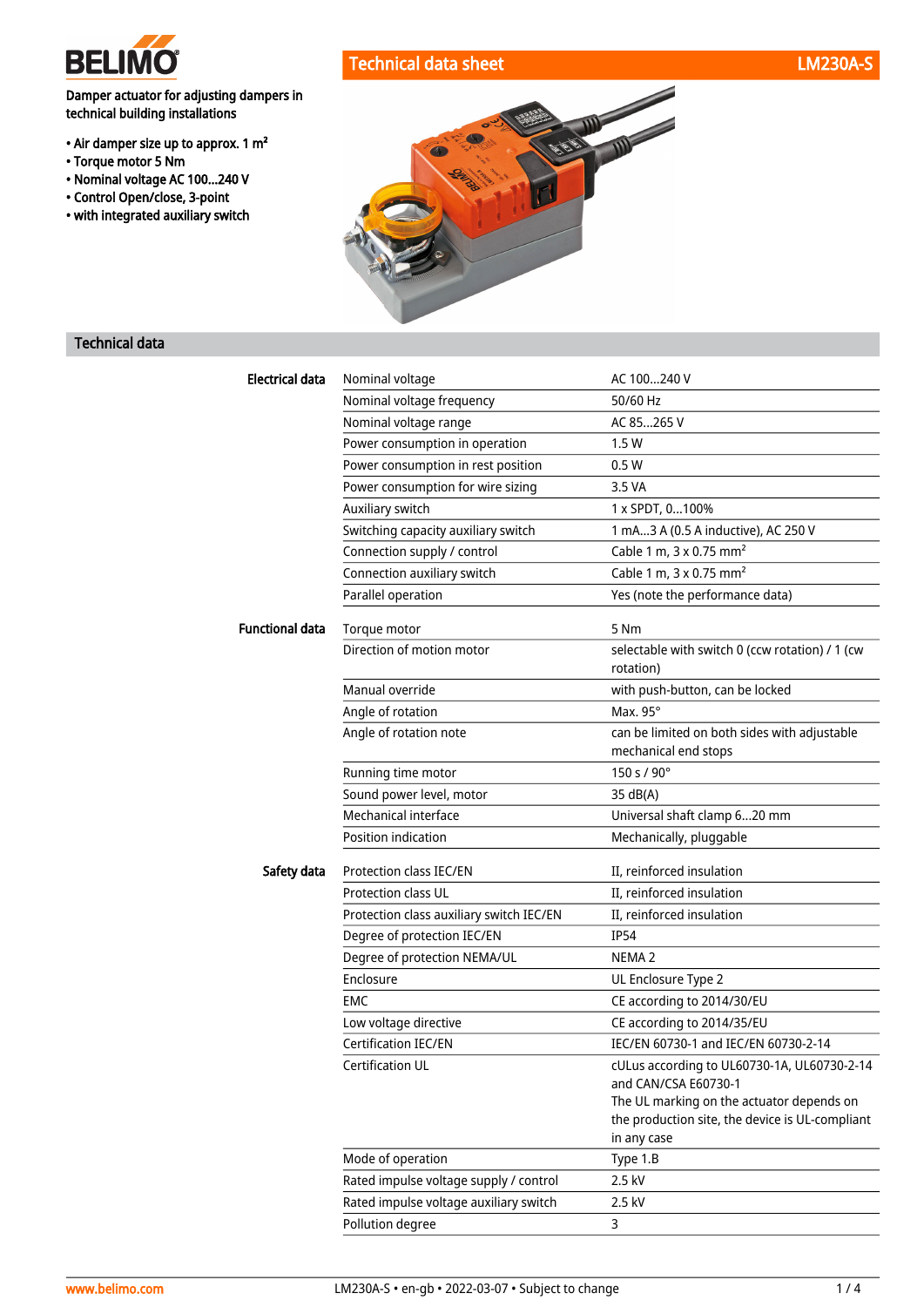

| Technical data sheet | <b>LM230A-S</b> |
|----------------------|-----------------|
|----------------------|-----------------|

Safety data Ambient temperature **Ambient** temperature 430...50°C

| ty uata | Allibient temperature | -30…30 L                    |
|---------|-----------------------|-----------------------------|
|         | Storage temperature   | -4080°C                     |
|         | Ambient humidity      | Max. 95% RH, non-condensing |
|         | Servicing             | maintenance-free            |
| Weight  | Weight                | 0.54 kg                     |
|         |                       |                             |

#### Safety notes

| • This device has been designed for use in stationary heating, ventilation and air-conditioning    |
|----------------------------------------------------------------------------------------------------|
| systems and must not be used outside the specified field of application, especially in aircraft or |
| in any other airborne means of transport.                                                          |

- Outdoor application: only possible in case that no (sea) water, snow, ice, insolation or aggressive gases interfere directly with the device and that it is ensured that the ambient conditions remain within the thresholds according to the data sheet at any time.
- Caution: Power supply voltage!
- Only authorised specialists may carry out installation. All applicable legal or institutional installation regulations must be complied during installation.
- The device may only be opened at the manufacturer's site. It does not contain any parts that can be replaced or repaired by the user.
- Cables must not be removed from the device.
- To calculate the torque required, the specifications supplied by the damper manufacturers concerning the cross-section, the design, the installation situation and the ventilation conditions must be observed.
- The device contains electrical and electronic components and must not be disposed of as household refuse. All locally valid regulations and requirements must be observed.

### Product features

| Simple direct mounting       | Simple direct mounting on the damper shaft with a universal shaft clamp, supplied with an anti-<br>rotation device to prevent the actuator from rotating. |
|------------------------------|-----------------------------------------------------------------------------------------------------------------------------------------------------------|
| Manual override              | Manual override with push-button possible (the gear is disengaged for as long as the button is<br>pressed or remains locked).                             |
| Adjustable angle of rotation | Adjustable angle of rotation with mechanical end stops.                                                                                                   |
| High functional reliability  | The actuator is overload protected, requires no limit switches and automatically stops when the<br>end stop is reached.                                   |
| Flexible signalling          | With adjustable auxiliary switch (0100%)                                                                                                                  |

#### Accessories

| <b>Electrical accessories</b> | <b>Description</b>                         | <b>Type</b>      |
|-------------------------------|--------------------------------------------|------------------|
|                               | Auxiliary switch 1 x SPDT add-on           | S <sub>1</sub> A |
|                               | Auxiliary switch 2 x SPDT add-on           | S <sub>2</sub> A |
|                               | Feedback potentiometer 140 $\Omega$ add-on | P140A            |
|                               | Feedback potentiometer 200 $\Omega$ add-on | <b>P200A</b>     |
|                               | Feedback potentiometer 500 $\Omega$ add-on | <b>P500A</b>     |
|                               | Feedback potentiometer 1 k $\Omega$ add-on | P1000A           |
|                               | Feedback potentiometer 2.8 kΩ add-on       | P2800A           |
|                               | Feedback potentiometer 5 k $\Omega$ add-on | <b>P5000A</b>    |
|                               | Feedback potentiometer 10 kΩ add-on        | P10000A          |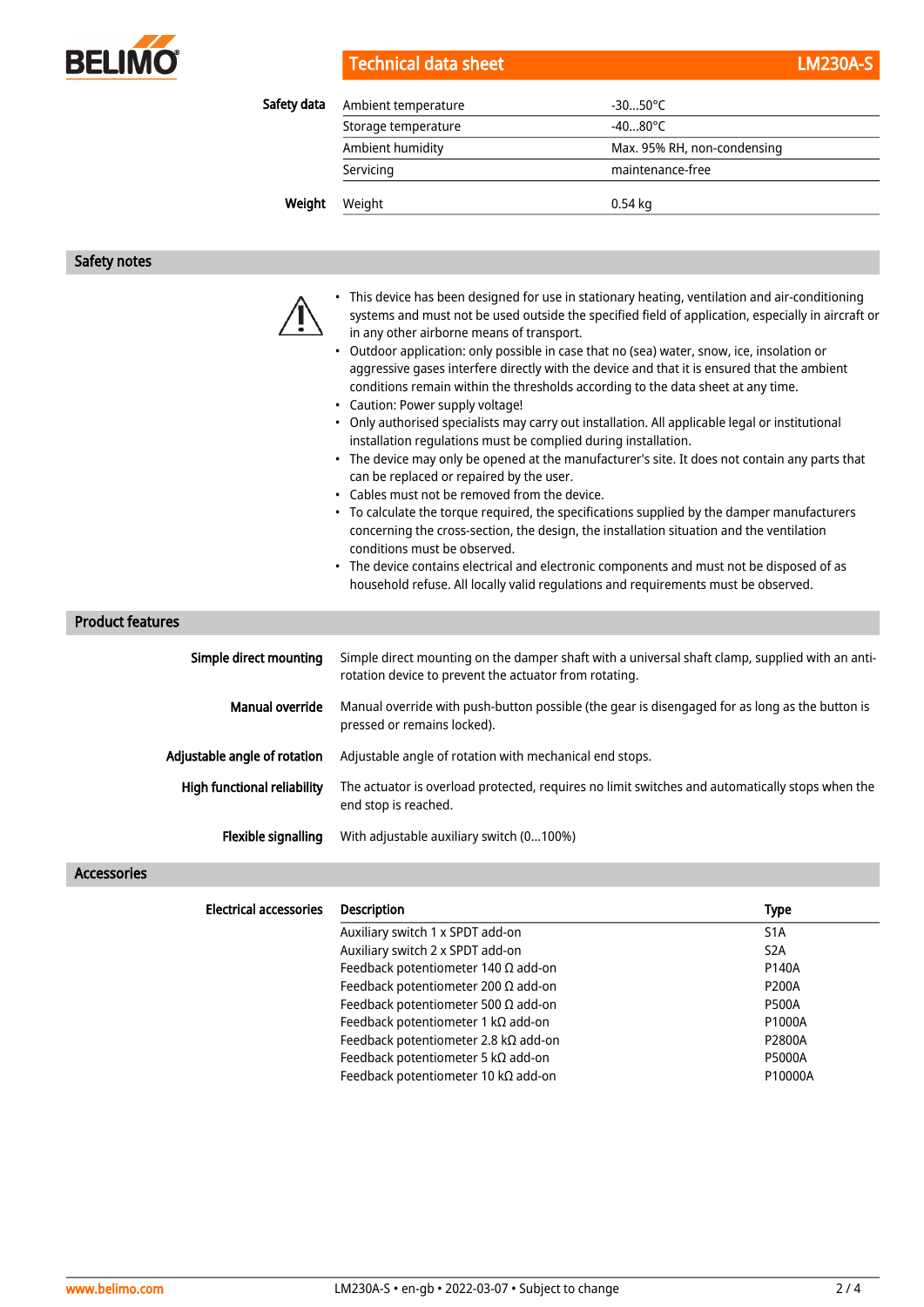

Technical data sheet LM230A-Sheet LM230A-Sheet LM230A-Sheet LM230A-Sheet LM230A-Sheet LM230A-Sheet LM230A-Sheet

| <b>Mechanical accessories</b> | <b>Description</b>                                                                                     | <b>Type</b> |
|-------------------------------|--------------------------------------------------------------------------------------------------------|-------------|
|                               | Shaft extension 170 mm Ø10 mm for damper shaft Ø 616 mm                                                | AV6-20      |
|                               | Shaft clamp one-sided, clamping range Ø620 mm, Multipack 20 pcs.                                       | K-ELA       |
|                               | Shaft clamp one-sided, clamping range Ø610 mm, Multipack 20 pcs.                                       | K-ELA10     |
|                               | Shaft clamp one-sided, clamping range Ø613 mm, Multipack 20 pcs.                                       | K-ELA13     |
|                               | Shaft clamp one-sided, clamping range Ø616 mm, Multipack 20 pcs.                                       | K-ELA16     |
|                               | Anti-rotation mechanism 180 mm, Multipack 20 pcs.                                                      | Z-ARS180    |
|                               | Form fit insert 8x8 mm, Multipack 20 pcs.                                                              | ZF8-LMA     |
|                               | Form fit insert 10x10 mm, Multipack 20 pcs.                                                            | ZF10-LMA    |
|                               | Form fit insert 12x12 mm, Multipack 20 pcs.                                                            | ZF12-LMA    |
|                               | Form fit insert 8x8 mm, with angle of rotation limiter and position<br>indication, Multipack 20 pcs.   | ZFRL8-LMA   |
|                               | Form fit insert 10x10 mm, with angle of rotation limiter and position<br>indication, Multipack 20 pcs. | ZFRL10-LMA  |
|                               | Form fit insert 12x12 mm, with angle of rotation limiter and position<br>indication, Multipack 20 pcs. | ZFRL12-LMA  |
|                               | Position indicator, Multipack 20 pcs.                                                                  | Z-PI        |

Parallel connection of other actuators possible. Observe the performance data.

ά

 $\mathbf{I}$ 

з

O

 $\mathbf{L}$  $\top$  $\overline{\phantom{a}}$ 

S1 S2 S3

 $0...100%$ 

N

Cable colours:  $1 = blue$  $2 =$ brown 3 = white S1 = violet  $S2 = red$ S3 = white

#### Electrical installation



#### Caution: Power supply voltage!





### Operating controls and indicators



### Auxiliary switch settings

 $\wedge$ Note: Perform settings on the actuator only in deenergised state.

## For the auxiliary switch position settings, carry out points  $\bigcirc$  to  $\Phi$  successively.

#### Gear disengagement  $\mathbf 0$

Holding button pressed down: Gear is disengaged. Manual override is possible.

#### 2 Shaft clamp

Turn until edge line  $\bigtriangleup$  displays the desired switching position of the actuator and release button  $\bullet$ .

#### Auxiliary switch 3

Turn rotary knob until the arrow points to the vertical line.

#### Cable 4

Connect continuity tester to S1 + S2 or to S1 + S3. If the auxiliary switch should switch in the opposite direction, rotate the auxiliary switch by 180°.